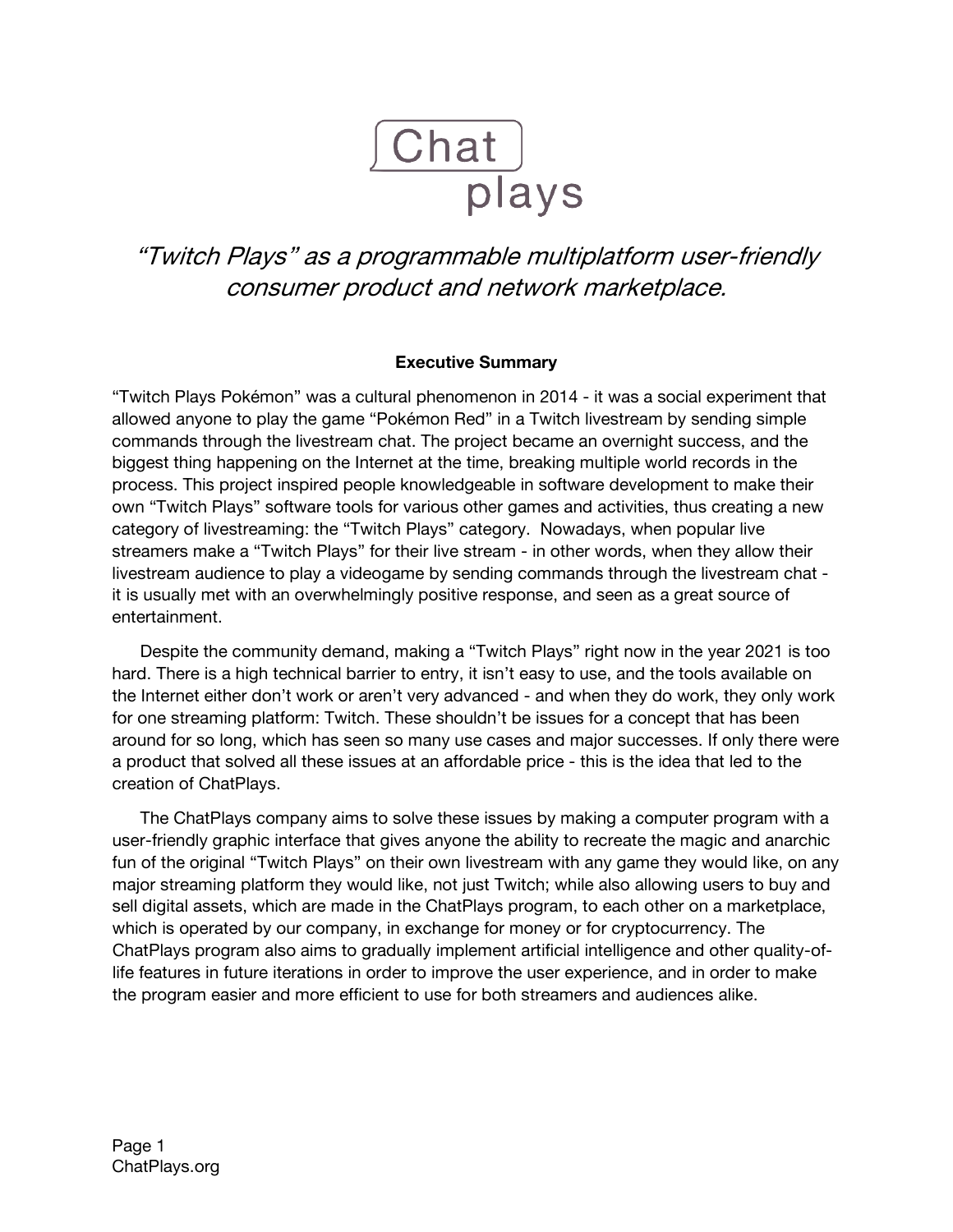# Background and History

# What is a "Twitch Plays"?

"Twitch Plays" livestreams are a type of stream on the twitch streaming platform where the audience can directly interact with what is happening on the live video stream by sending commands through the live chat. Typically, a game is played where the audience has to reach some sort of goal.

### Twitch Plays Pokémon

The first "Twitch Plays" was a social experiment called "Twitch Plays Pokémon". In 2014, an anonymous developer made a script that allowed anyone to come into his live stream and collectively play Pokémon Red through commands in the live chat. This quickly became a cultural phenomenon and the Internet flooded into the live stream to try and beat the game. After 16 days, 9 hours, and 55 minutes the audience managed to complete the game. While beating the game, the "Twitch Plays Pokémon" channel became the biggest channel around at the time, with accomplishments such as having 100,000 people watching at the same time, obtaining a Guinness World Record of "the most participants on a single-player online videogame" with 1,165,140, along with various other incredible achievements. This channel became a pop culture hit and would go on to beat every main series Pokémon game, all with the audience steering the wheel the whole time.

#### The new Twitch Plays category

After seeing what was possible, many other "Twitch Plays" started popping up. Streams where the audience could play other video games like the Legend of Zelda, play on a claw machine, etc. were all over the place. A new genre of live streams had been created, the "Twitch Plays" category.

# Problems

### Barrier to Entry, Not User-Friendly, Limitation to one Streaming Platform,

The biggest problem with making a "Twitch Plays" right now is the barrier to entry. If a regular person today in 2021 wanted to make their own "Twitch Plays", in other words, if they wanted to allow their audience to play a video game through the live chat on a streaming platform, they would have to scour the Internet to find the right tools, learn how to use these complicated tools, watch YouTube tutorials, find their OAuth key, etc. This is a time-consuming and inconvenient process which isn't user-friendly. Not to mention that most of the tools that perform this function on the Internet either don't work, are frustrating to use, haven't been updated in years, don't have a wide variety of functions, and are made for only one platform, Twitch.tv. The only alternative for someone to avoid all this would be to hire a personal developer to make a customized "Twitch Plays", which no one with a normal income stream could afford.

#### Stale Format, No interaction with Streamer Personalities

Another problem is that despite the success of the "Twitch Plays Pokémon" channel and the initial boom of other "Twitch Plays" that were popping up, eventually it got stale. If you go to the original Twitch Plays Pokémon today, you will see that they have approximately or less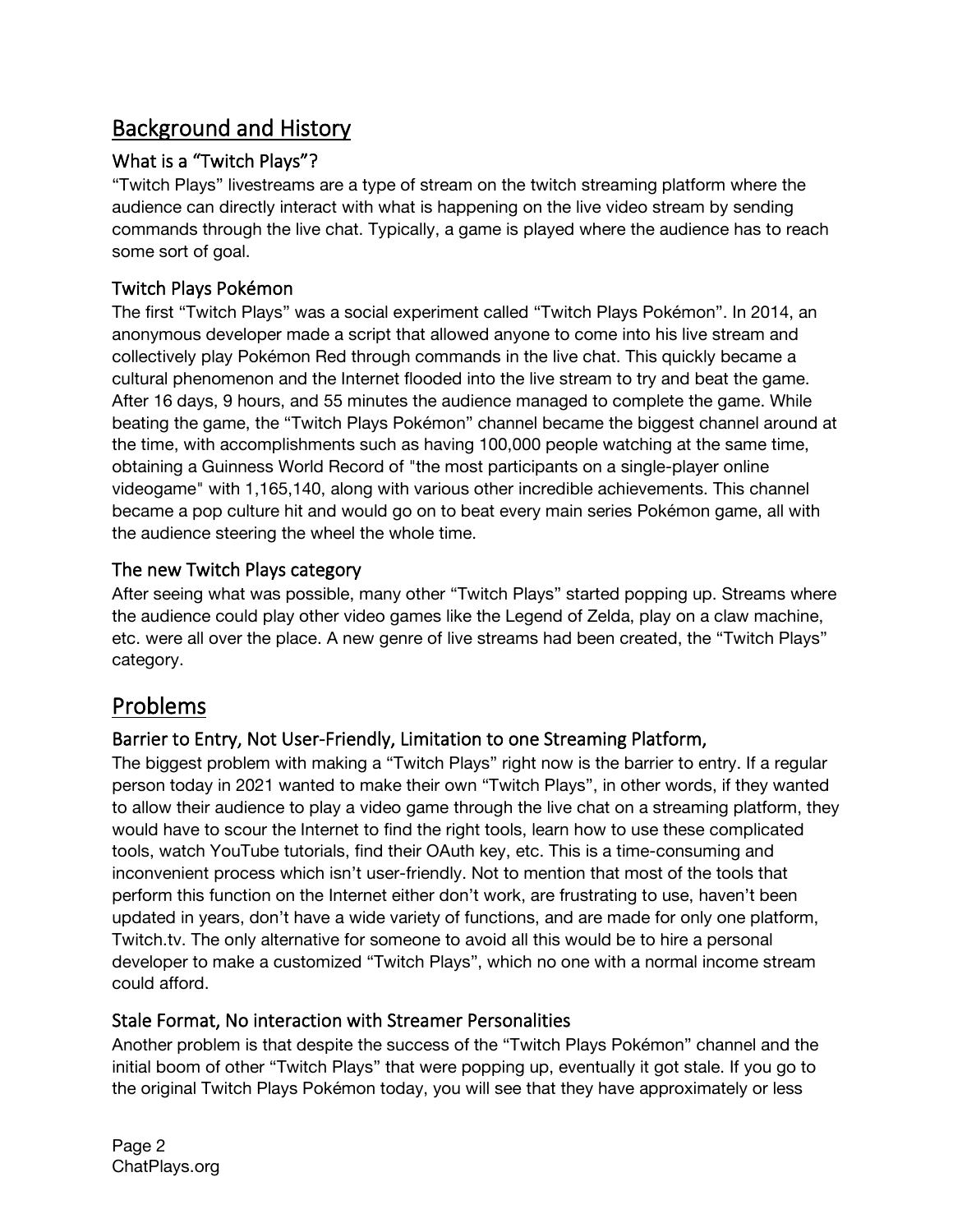than 200 viewers. It is a husk of what it once was. Alternative Twitch Plays channels struggle to get more than 30 viewers. Why? Because Twitch streaming is about personality. Consistent Twitch viewers see their "streamer" as their virtual friend, and form communities around one or several Twitch personalities. There is no personal interaction in a traditional "Twitch Plays," it's just the game on stream and a random collective playing in the live chat.

# **Solutions**

# Eliminating Barrier to entry, User-Friendly Graphic Interfaces, Multi-platform **Compatibility**

A program with a user-friendly graphical interface that lets the everyday consumer or live streamer make their own "Twitch Plays" on any major streaming platform of their choice, not just Twitch, for a game of their choice that is compatible with the program. This would eliminate the barrier to entry and make "Twitch Plays" - or rather now "Chat Plays," since it isn't tied to one streaming platform - accessible to everyone.

## New ways to play, Playing with a Streamer Personality and their Communities

This program would also expand on the concept of the original Twitch Plays to match the strengths of what live streaming is. Now, on this program, instead of it just being the chat playing against a game, the chat could also play against/along with a live streamer, against each other, or against the live chat of another live stream. There's more fun and attachment to what is happening on screen now since it's not just a random collective that are trying to overcome and reach a goal; now it's a specific community of people trying to overcome the goal, overcome their favorite streaming personality, overcome each other, or overcome another community of people watching a live stream.

# How would it work?

### Ecosystem

The audience would send commands through the live chat to control the game, the ChatPlays program would receive those commands through the streaming platform's API, then those commands would be executed on a game/emulator, the audio & video output of which would be captured by streaming software and sent back to the streaming platform, which would broadcast the content back to the audience. The streamer/user has control over the ChatPlays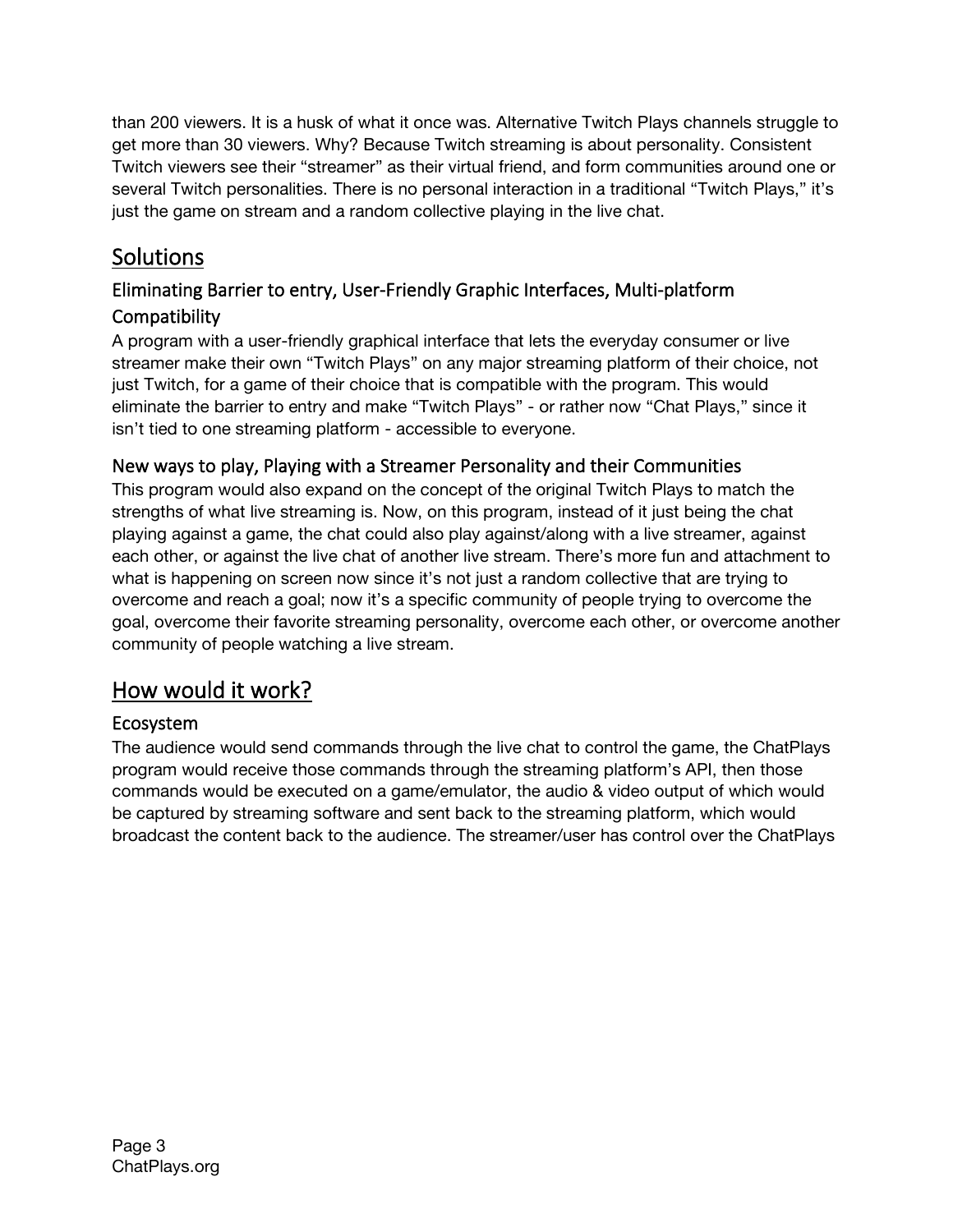#### program, game/emulator, and the streaming software.



#### Compatibility and Rollout

To make as many games as possible compatible with the program, instead of having to work game-by-game, the ChatPlays program could interface with emulator programs for popular videogame consoles such as Dolphin (GameCube/Wii emulator), Visual Boy Advanced (GameBoy Advanced emulator), ePSXe (Playstation emulator), etc. When you make an emulator compatible, you make every single game on that system available, adding thousands of games to the compatibility library. The efficiency speaks for itself.

How about computer games not on emulators? For computer games, the ChatPlays program could be used as a virtual controller and treated as if it were an additional controller in-game. This is the easiest way to make thousands of these games compatible, by simply telling the computer to treat the program as if it were an additional controller for the game.

# ChatPlays modes and types

#### What are ChatPlays modes and types?

ChatPlays modes & types are the ways a streamer sets how they want the ChatPlays program to execute commands.

#### Modes:

The *Modes* set the rules on how the commands are chosen executed. These *Modes* are the same as the governance used in the classical Twitch Plays which are *Democracy, Anarchy*, and a poll between Anarchy and Democracy. Democracy chooses commands based on a poll which lasts for a set time - once this set time is expired the top command is executed on the game/emulator. Anarchy executes every command sent in consecutive order. The poll between the two lets the audience in the live chat choose between Anarchy and Democracy on a live poll and after a certain threshold is met, say 60% of the poll or so want to switch modes, the ChatPlays mode is automatically changed to that mode. In this poll mode the streamer must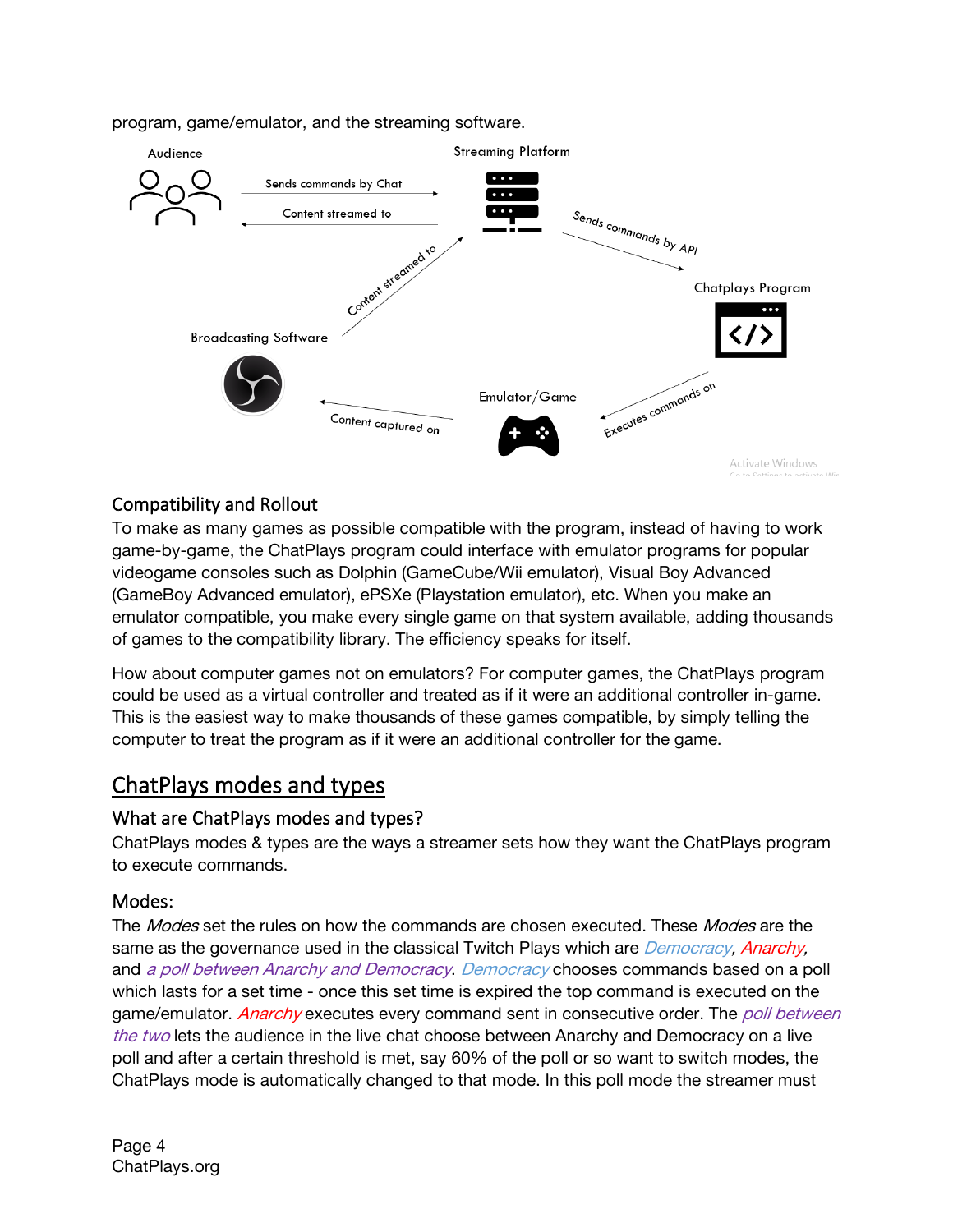choose which mode to start on and how often the poll resets the votes. Various other modes, including monetizable modes, would be added later on.

### Types:

ChatPlays Types tell the program what type of game is being played and who is playing it. As of right now there are 4 game Types: Chat vs Game, Chat vs Streamer/Co-op, Chat vs Chat, Community vs Community. Chat vs Game is the classical Twitch Plays wherein only the live chat is playing the game. *Chat vs Streamer/Co-op* is when the live chat plays a game against or along with the streamer. Chat vs Chat is when the chat is divided by some variable or by choice into a team or number of teams and they battle it out against each other. My Chat vs Your Chat, or Community vs Community, is when a live streamer's live chat plays a game against another streamer's live chat.

# ChatPlays terminology and language

How ChatPlays is controlled can be described with these terms: *Inputs, Input Sequences,* Commands, Command Categories/Subcategories, and game/universal Command sets. These terms form a sort of language that makes it easy for both streamers and audiences to use and interact with the ChatPlays program.

#### Inputs:

*Inputs* are the most basic unit of control. They correspond to the action of someone pressing a button on a video game controller, like A, B, Start, Select, etc.

Inputs can be tapped, pressed, or held for a length of time. The length of time determined for each will have a default but will also be changeable. If no length of time is typed, the program by default will view it as a "press", which can also be changed if needed. The syntax would be something like:

| ap      | $P$ ress            | Hold     |  |
|---------|---------------------|----------|--|
| a       | D <sub>o</sub><br>ີ | Ηа       |  |
| "Tap A" | "Press A"           | "Hold A" |  |

To be more specific on the exact time pressed there could be another syntax like this:

| $1 - 22$<br>$lim =$<br>onas<br>. C ) T<br>н<br>$\cdots$ |
|---------------------------------------------------------|

An *Input* measure can also be several buttons hit at the same time. The program will default to 2, but it can be changed to hitting up to all the buttons on the controller/keyboard. Syntax:

| "Press .<br>A at the same time"<br>and |
|----------------------------------------|

To press an *Input* multiple times, put a number up to 10 after the button name.

| . |  |
|---|--|
|   |  |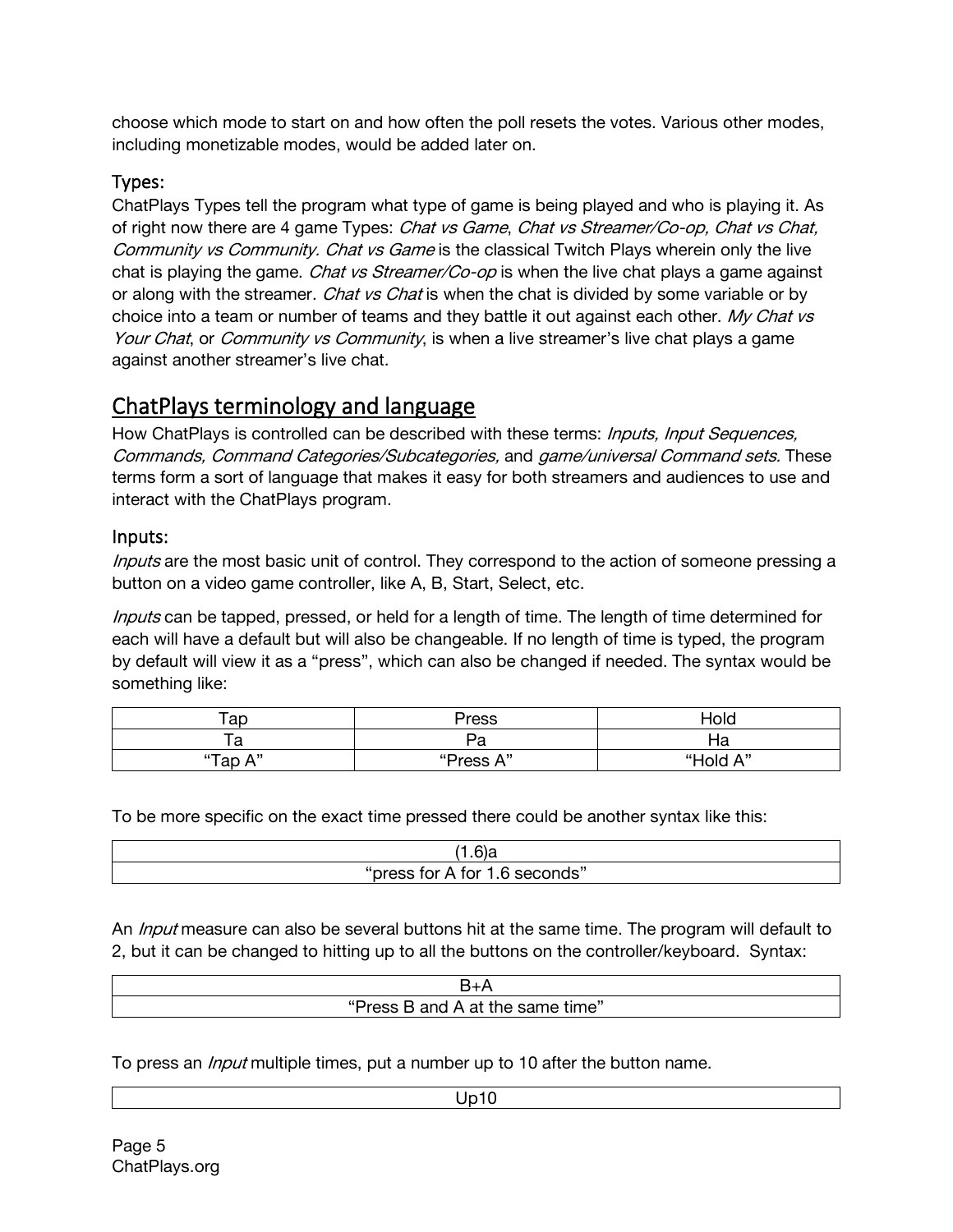#### "Press up 10 times"

Some consoles such as the Nintendo DS or Wii use touch screen or motion controls. For these types of controls, there will be a mapping system with an x- and y-axis like the one used by Twitch Plays Pokémon here:

|     | 40 | 80 | 120 | 160 | 200 | 240 | 280 | 1320 |
|-----|----|----|-----|-----|-----|-----|-----|------|
| 40  |    |    |     |     |     |     |     |      |
| 80  |    |    |     |     |     |     |     |      |
|     |    |    |     |     |     |     |     |      |
| 120 |    |    |     |     |     |     |     |      |
| 160 |    |    |     |     |     |     |     |      |
|     |    |    |     |     |     |     |     |      |
| 200 |    |    |     |     |     |     |     |      |
| 240 |    |    |     |     |     |     |     |      |

The *Input* for pressing the screen would look something like this:

| (240, 200)                                      |  |
|-------------------------------------------------|--|
| "Press 240 on the X axis and 200 on the Y axis" |  |

To drag the virtual cursor on the screen:

| $(240,200)$ $>(40,40)$                                                   |  |
|--------------------------------------------------------------------------|--|
| "Drag from 240 on the X axis and 200 on the Y to 40 on the X and Y axis" |  |

Of course all of these rules can be mixed together in some way like:

| $(2.5)a10+b2$                                                            |  |
|--------------------------------------------------------------------------|--|
| "Press A 10 times for 2.5 seconds while simultaneously pressing B twice" |  |

The syntax for the program must NOT be case-sensitive because of the r9k function in Twitch chat.

#### Input Sequences:

Input Sequencesare series of Inputs which are executed in sequential order with some sort of dividing syntax like a comma:

Up10, b+a, down+left, right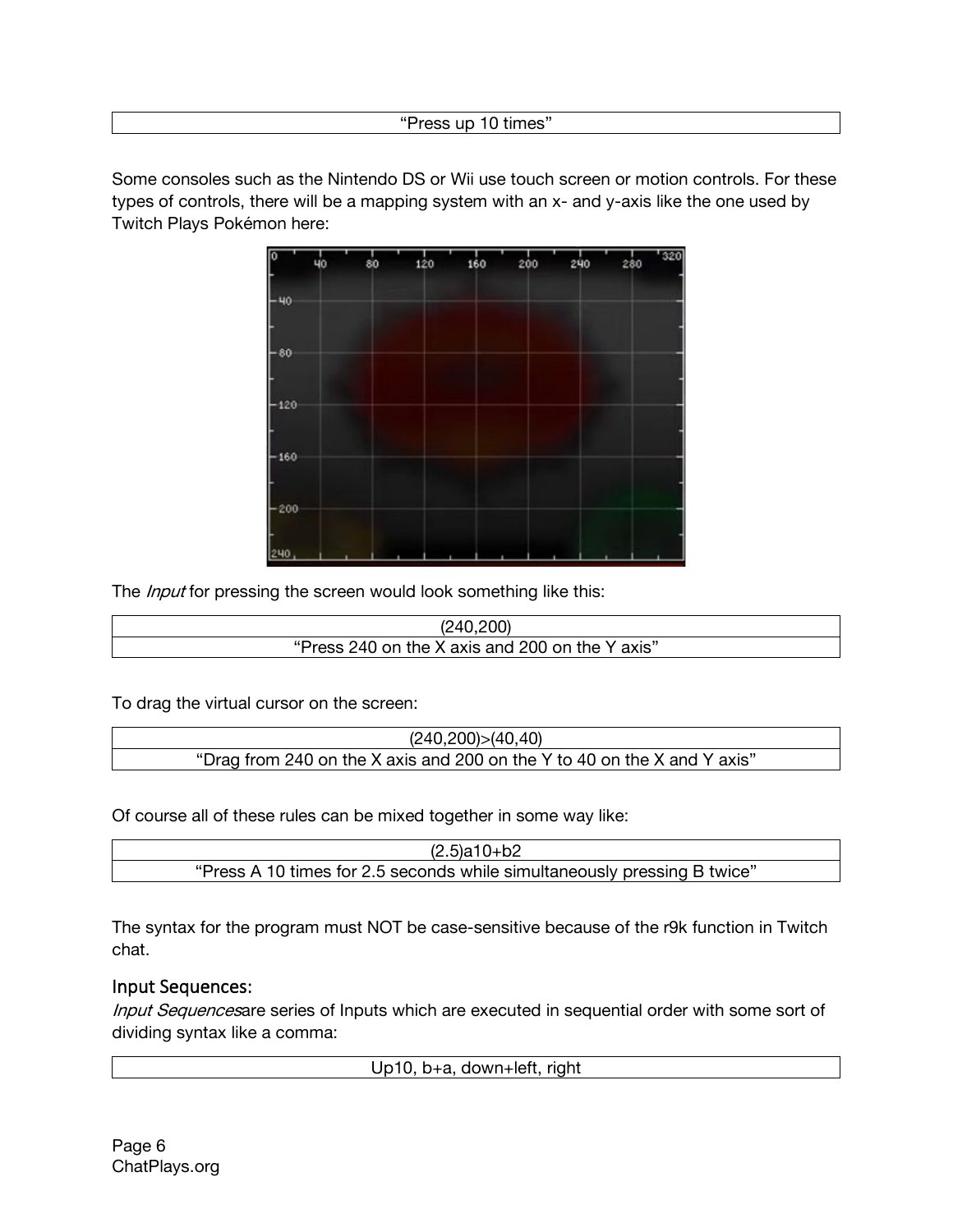"Press up 10 times, then press b and a at the same time, then press down and left at the same time, then press right"

#### Commands:

Commands are defined *Input Sequences*. Instead of having to type out complicated sequencesof inputs to get things done, people can type out a simple Command in its place. Here is an example:

You want to choose the move on the top left of the touch screen for a Pokémon during a battle in a Nintendo DS mainline Pokémon game

| Name   | Description                                                                          | Command | Input Sequence       |
|--------|--------------------------------------------------------------------------------------|---------|----------------------|
| Move 1 | Orders the move on<br>the top left of the<br>touch screen to the<br>Pokémon battling | move1   | (160, 120), (80, 80) |

Input Sequencess (including a simple Input) and *Commands* are the two controls that the audience in the live chat can invoke. The rest of the terminology we are going to discuss are only controllable by the streamer/main-userand mainly exist for comprehension, functional, and organizational purposes.

#### Command Categories/Subcategories:

Command Categories are Commands that can go together under the same idea or are connected by being part of a particular graphic interface or phase in a game. For example, in Pokémon there are different phases: the overworld, a Pokémon battle, naming a Pokémon, etc. We could use the "Pokémon battle" phase as a Command Category and then have function Subcategories such as "battle", "switching", and "items", which all contain the various Commands. Categories don't necessarily need Subcategories since they only exist for organizational purposes; and just because a Category has a Subcategory doesn't necessarily mean that all the Commands will be in the Subcategories; there can also be Commands directly under a Category and not under a Subcategory. Using the example from before, the "run" command in Pokémon doesn't really fit into the hypothetical Subcategories for "battle", "switching", and "items", so it doesn't have to be listed under any of them and can simply be a Command in the "Pokémon battle" Command Category. The organization of the above Command Categories would look something like this:

#### 1. Pokémon Battle Phase Category

- a. Battle Subcategory
	- i. Move 1 *Command*
	- ii. Move 2 *Command...*
- b. Switching Subcategory
	- i. Party member 2 switch *Command*
	- ii. Party member 3 switch *Command...*
- c. Items Subcategory
	- i. Potion *Command*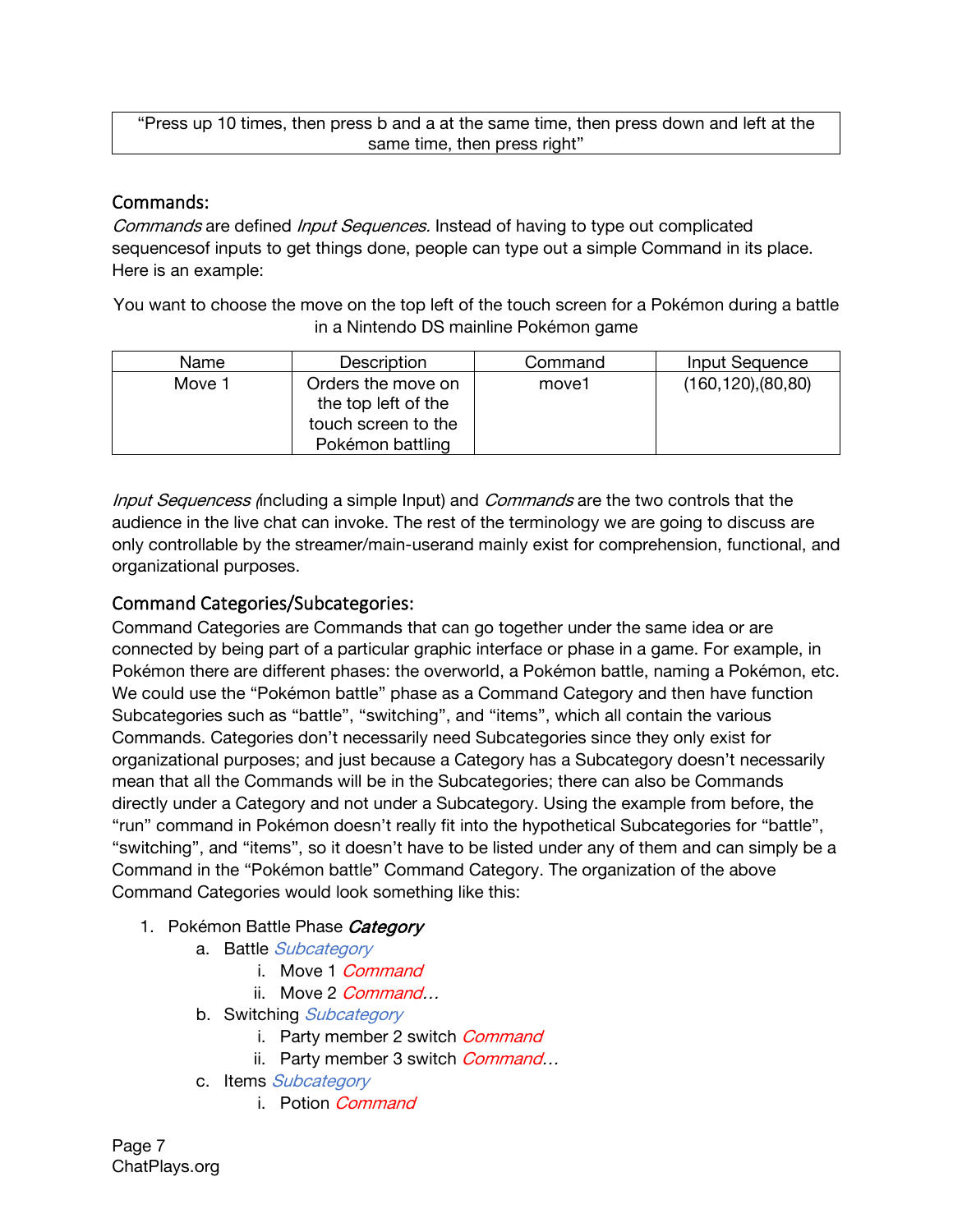- ii. Super Potion *Command...*
- d. Run *Command*

The purpose of Categories and Subcategories are so that streamers can easily turn various Commands on and off quickly while they are using the program.

#### Game/Universal Command Sets:

Command Sets are a collection of Commands organized by Command Category and Subcategory. These Command Sets can be made for either a specific game or for universal use. One reason someone might want to make a "Universal" set is because there are game series, like Pokémon, that have gameplay that use the same Inputs, functions, and phases in most of their games.

# How would users make their commands?

#### Command Studio

Users would be able to make *Command Sets* in the *Command Studio*. When a user enters the Command Studio and wants to make a new set, they are prompted for whether they want a universal or game specific set, what emulator(s) and game(s) the set is intended for, etc. Once they enter this menu, they will be able to make Commands by typing out Input Sequences manually or by loading up the game, adding the Inputs they need in-game via a keyboard or controller, and recording their Inputs used through a ChatPlays "record command" function. They will also be able to test out/modify their Commands on the game through the Studio. Command Categories and Subcategories are optional.

#### Command Marketplace

Making Command Sets, no matter how accessible it is, takes time, and not everyone will want to take the time to make Commands themselves. People will also naturally want to share the Commands and novel things they've made with Commands Sets. So, ChatPlays couldhave a Command Marketplace where people can share, buy, and sell Command Sets and digital assets to each other, in exchange for money or possibly in exchange for cryptocurrency.

# Artificial intelligence in ChatPlays – How artificial intelligence can

# improve user experience

### Game Phase Command Automation - eliminating tediously turning Command Categories on and off:

When using the ChatPlays program without any artificial intelligence, on certain games, a user would have to turn Command Categories, Subcategories, etc. on and off manually for certain phases in a game. Although a minor inconvenience, manually turning these Commands on and off can quickly become tedious in these situations. Here is an example:

Someone is using ChatPlays to let their audience play Pokémon Stadium against them in the Democracy mode. The user has a Command Category for the phase of the game where the Pokémon teams are chosen and a different Command Category for the phase of the game where there is a battle. When it comes time to do so, and the audience has to choose the Pokémon they want to use, the streamer would switch on the Command Category. Once the

Page 8 ChatPlays.org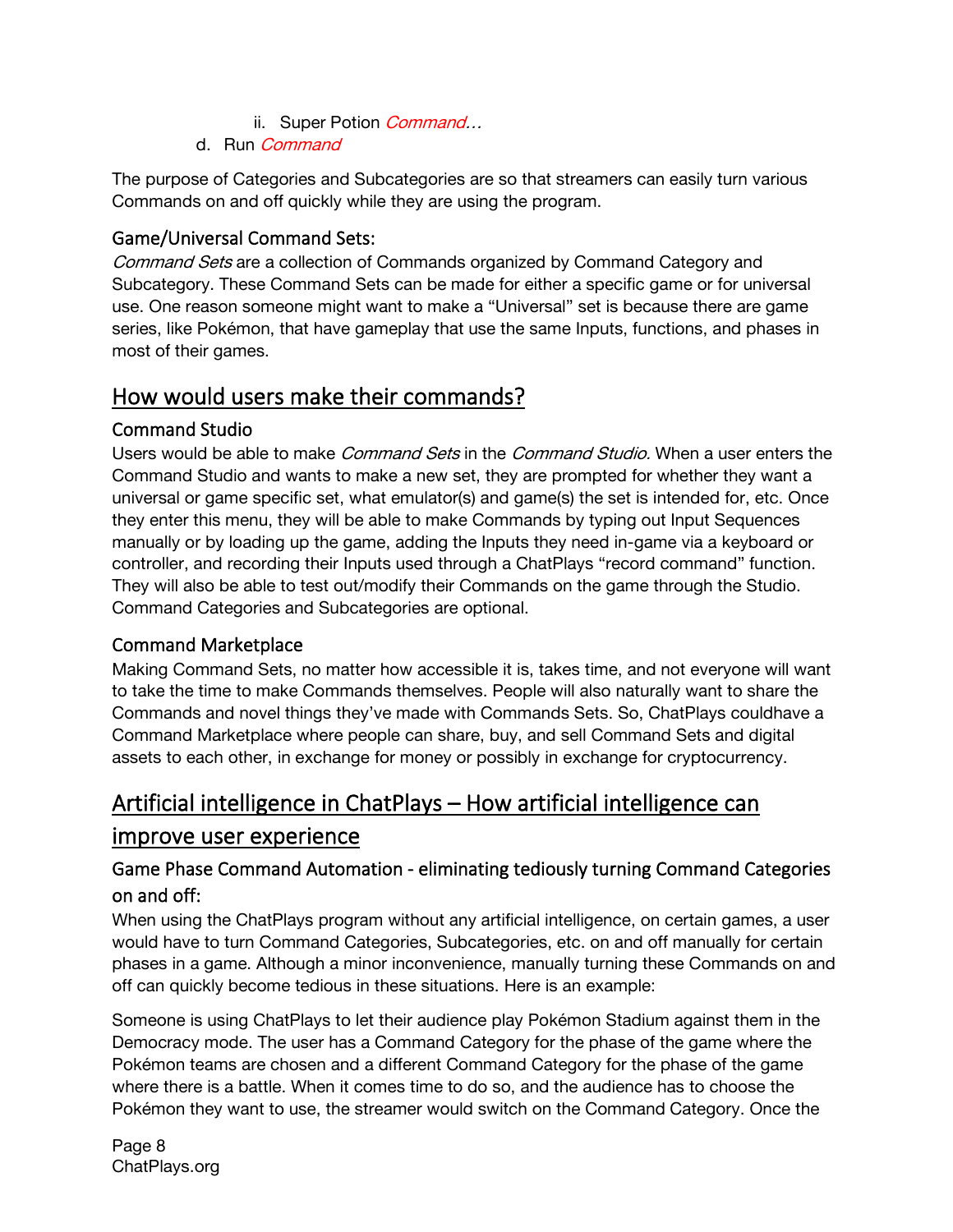audience finishes choosing their Pokémon and the two teams enter battle, the streamer has to switch off the Command Category that lets the audience choose the Pokémon and has to switch on the Command Category for the battle phase. Doing this over and over again for each battle would quickly get tiring.

Now, let's imagine that the ChatPlays program could identify screens and associate those screens with the "phases" of the game. Applying it to the same scenario:

When the user enters the "choose your Pokémon" section, the ChatPlays program recognizes the screen and automatically turns on the Command Category associated with that phase, and turns off the Categories that are not used during that phase of the game. Then, when the audience is done with that phase and enters the battle phase, the same process occurs automatically. This eliminates the tedious need to turn Command Categories on and off constantly.

#### Resolving Game Circumstantial Commands:

Another hurdle that can be resolved through AI are problems concerning the circumstance that the game is in. Let's give another example:

Here's how the Commands on ChatPlays would work without AI

Imagine a Command in the mainline "Pokémon" series where someone wanted to change the place of Pokémon "party members":

| Name: Party member #6 to #1                                                                |  |  |  |  |
|--------------------------------------------------------------------------------------------|--|--|--|--|
| Description: Changes the Pokémon on the bottom right of the party in slot #6 to become the |  |  |  |  |
| leader of the party in slot #1.                                                            |  |  |  |  |
| Command: t6-t1                                                                             |  |  |  |  |
| Input Sequence: start, down, a3, down2, right, a3, b2                                      |  |  |  |  |

Because of the nature of ChatPlays, these types of Circumstantial Commands wouldn't work in its current form. In this example, if the user's audience used this Command anywhere that isn't the main Pokémon overworld screen in a very specific circumstance, it would do something wonky.

If ChatPlays could track the phases and screens of a game using AI, we could order the AI through a Command to go and perform a specific action regardless of circumstance. If the AI recognizes that a Command is not possible during a certain game phase, then it turns that Command off automatically. If the AI knows a Command can be executed in a phase of the game, the Command will be on and if asked, it will navigate through the game UI to execute the Command.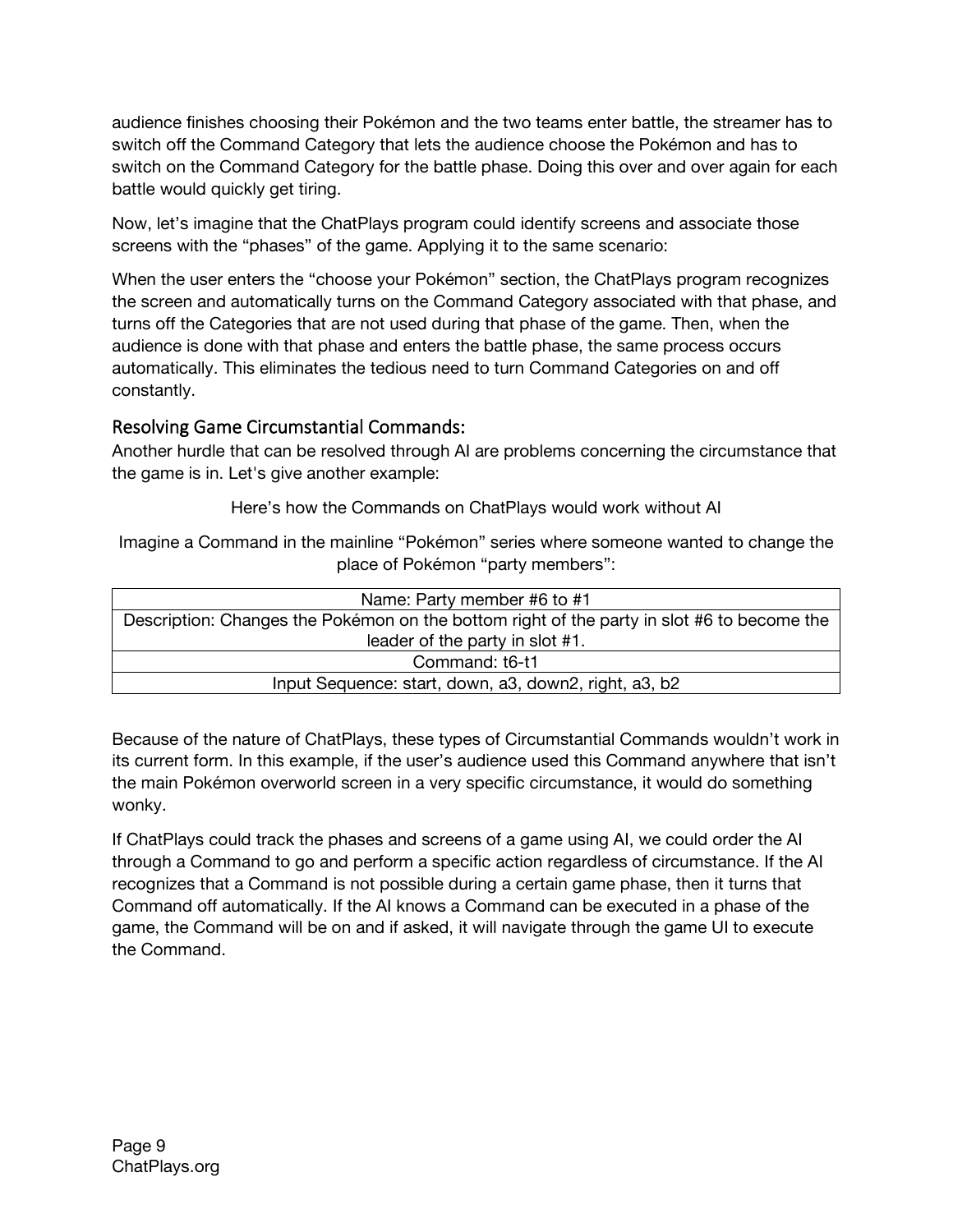#### AI recognizing game elements and helping visualize possible commands:

Another way we could use AI in ChatPlays would be by helping the audience see the possible Commands on screen. Take for example the AI-driven overlay illustrated below:



How AI would label a war in "Advanced Wars" for the Gameboy Advanced:

In this example, the AI could also recognize game elements such as the different types of army units, the different places an army unit can move, the opposing army units, actions, etc. The AI essentially knows how to play the game, how the game works, and is taking orders from the audience directly in order to overcome the hurdle of Command circumstance.

#### Command Studio and ChatPlays AI

The aim is to eventually make programming these AIs user-friendly enough that anyone could do it in the Command Studio.

#### Game Phase Automation in command studio

The first step would be to allow users to define "Game Phases" by letting them take screen shots of a certain phase of a game and feeding it to the AI so it recognizes what a certain phase in the game "looks like" and pairing it with the associated Command Category to turn off and on and game modes to switch to when it gets to that phase. i.e.:

Say hypothetically there was an AI that was able to type things out in game, say the AI could only do this in Democracy mode, and say someone wanted to use this AI for a mainline Pokémon series game when a Pokémon is captured and nicknamed. How would he set this up in the Command Studio?

The user would feed screenshots to the ChatPlays program of what the "name your Pokémon" phase looks like, then he would set it up so when the program recognizes the phase and triggers, the program automatically changes the mode to Democracy and enables the AI. Then,

Page 10 ChatPlays.org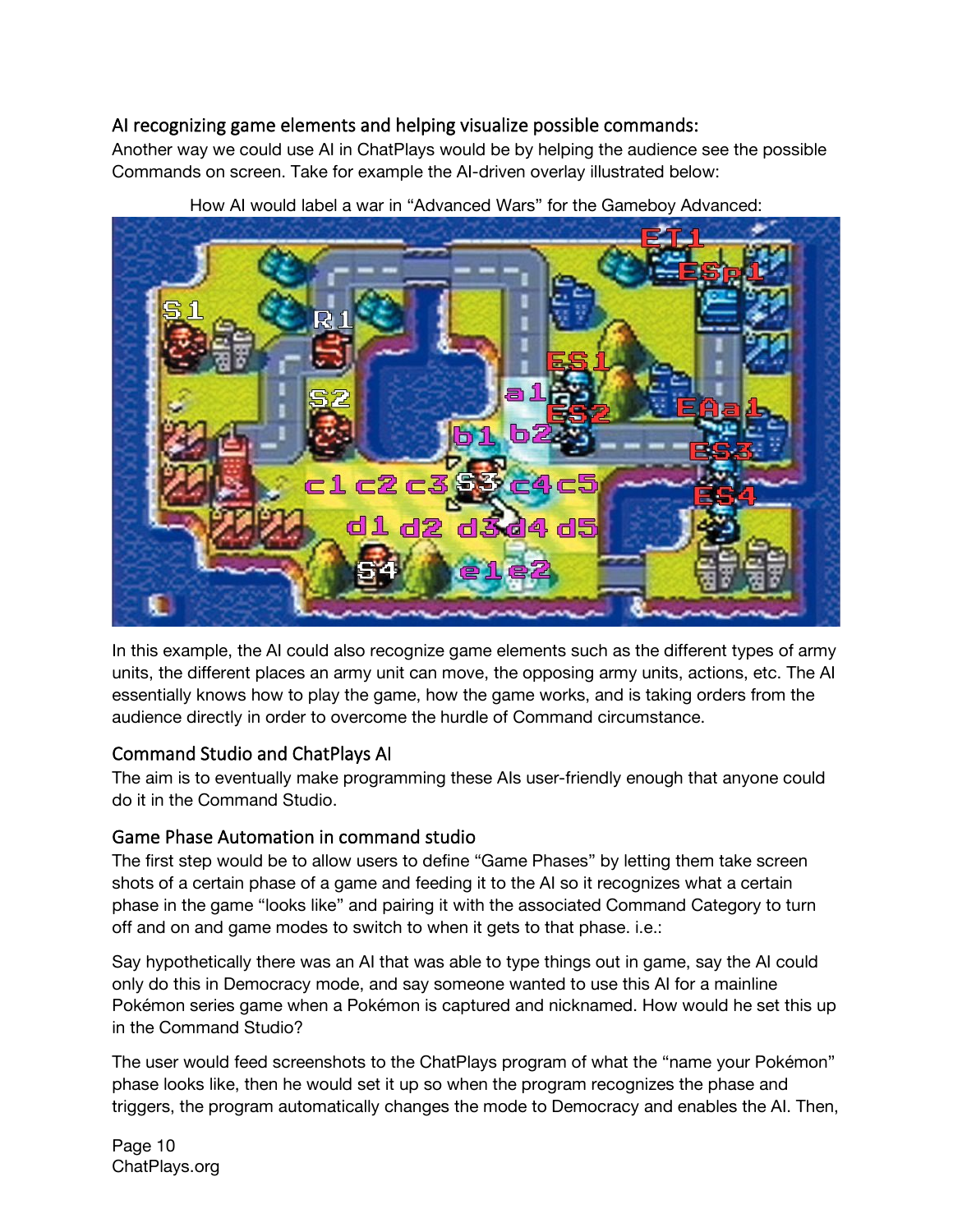the user would set the program up to return to its prior state when the AI is done being used and the game is no longer in the "name your Pokémon" phase.

### Circumstantial Commands

The way users would start making Circumstantial Commands would be by first creating Game Phases for the game which they want to make Circumstantial Commands for. Then, they would tell the program which Game Phases the Circumstantial Commands are possible in. Next, the ChatPlays program would put the user in different random places inside the labeled Game Phases where the Commands are possible and observing what the user does to complete the task they want for the Circumstantial Command. By doing this, the AI observes how a user is navigating through an interface and what in-game information needs to change for a task to be complete. The AI takes this information and figures out how to do it itself in the quickest and most efficient way possible. While this is happening, the user might see a "calculating" loading screen or something similar. Once the AI figures out how to do the task and navigate the screens, the Circumstantial Command is created, and can be tested and modified by the user.

### Creating a Keyboard Game Phase

Many games have a game phase where the user needs to type something out. It's hard to type things out in Anarchy and Democracy, so a solution would be an AI that can type out whatever the chat would like. Doing something like this in the Command Studio would be similar to the way Circumstantial Commands work. The streamer tells the program which phase is a "keyboard phase", the program prompts the streamer to type some things out in the phase, the program observes it and learns what the user is doing, and now the AI can type things out.

### Anarchy and Democracy in a Keyboard phase

Democracy would work exactly like one would expect: the result with the most votes gets typed out after a set time. Anarchy would work a little differently than usual. here would be two variations. The first variation gives everyone a set time to submit what they want typed out, and once the time runs out, the AI chooses a result at random. The second variation has a set time, and whatever is on queue when the time expires gets executed by the AI as the result.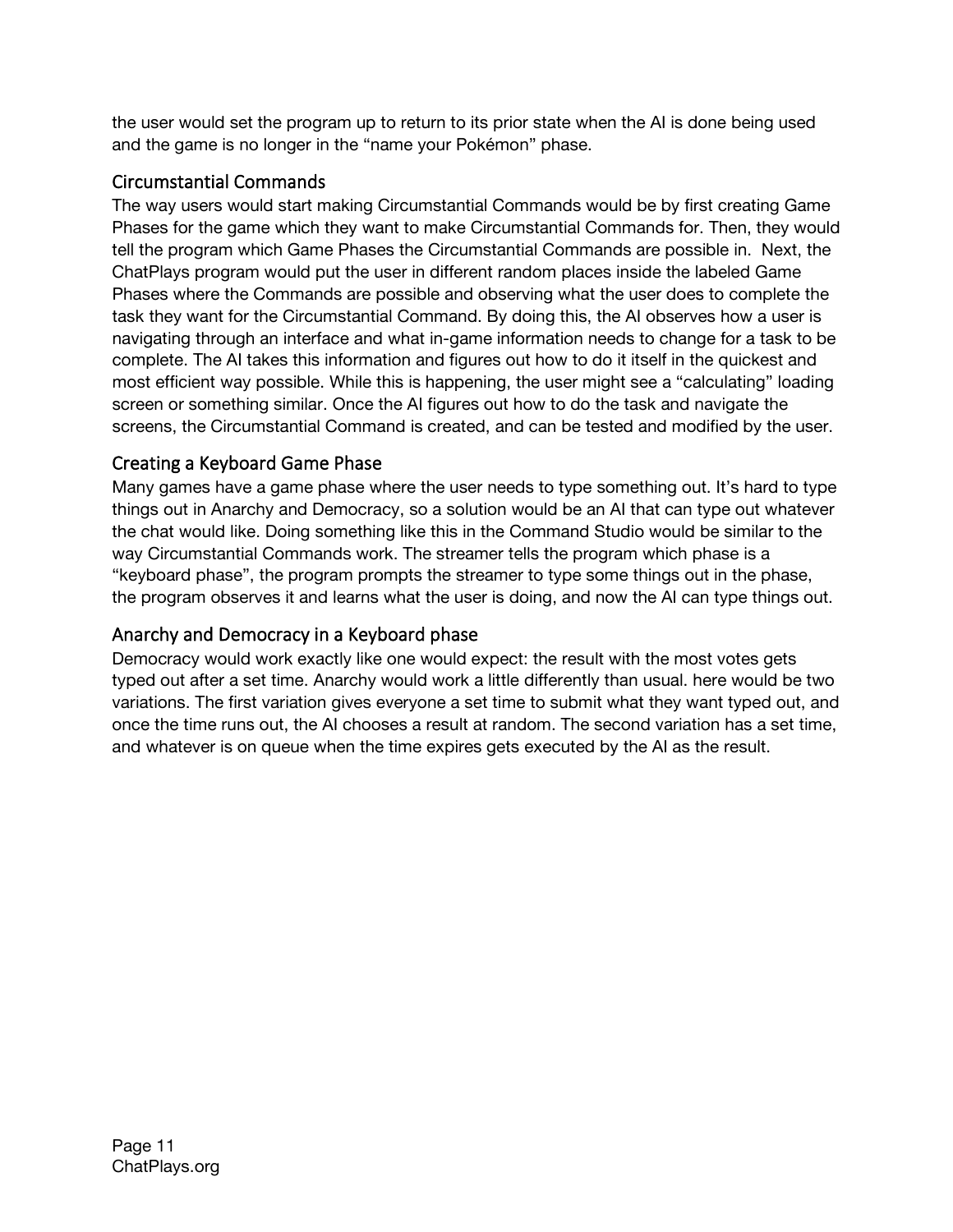### ChatPlays "Minigames"

One of the problems with "Twitch Plays" type streams is that they take too long. It may take several days to get through a game, and no one wants to sit through that. "Minigames" aim to solve this problem by making short minigames inside of games that already exist. Take this video of Dougdoug letting his chat control a chicken to cross a road in GTA 5 - this is a perfect example of what a "minigame" could be.



The way this would be done would be by loading up a save state of a game, giving a goal for the audience, and an AI that knows what the goal is, and will reset or end the game once the chat either fails or succeeds. These "minigames" could be shared and sold in the marketplace. We have yet to figure out how this concept would work in the Command Studio, but we are certain that it would be similar to the training described with the other AIs.

# Additional quality-of-life features

- The Ability to turn ChatPlays on and off at any time
- The ability to turn certain Inputs on and off
- Quick access to a chat poll
- Subscribers/Members only and the ability to distinguish subscribers/members from non-subscribers/non-members
- Visual overlay of people sending their Commands and various other program information overlays for streaming software such as OBS and streamlabs
- Browser extension that hides ChatPlays Commands in the live chat for both streamers and audience members, so the chat is more usable.
- Auto-save states for games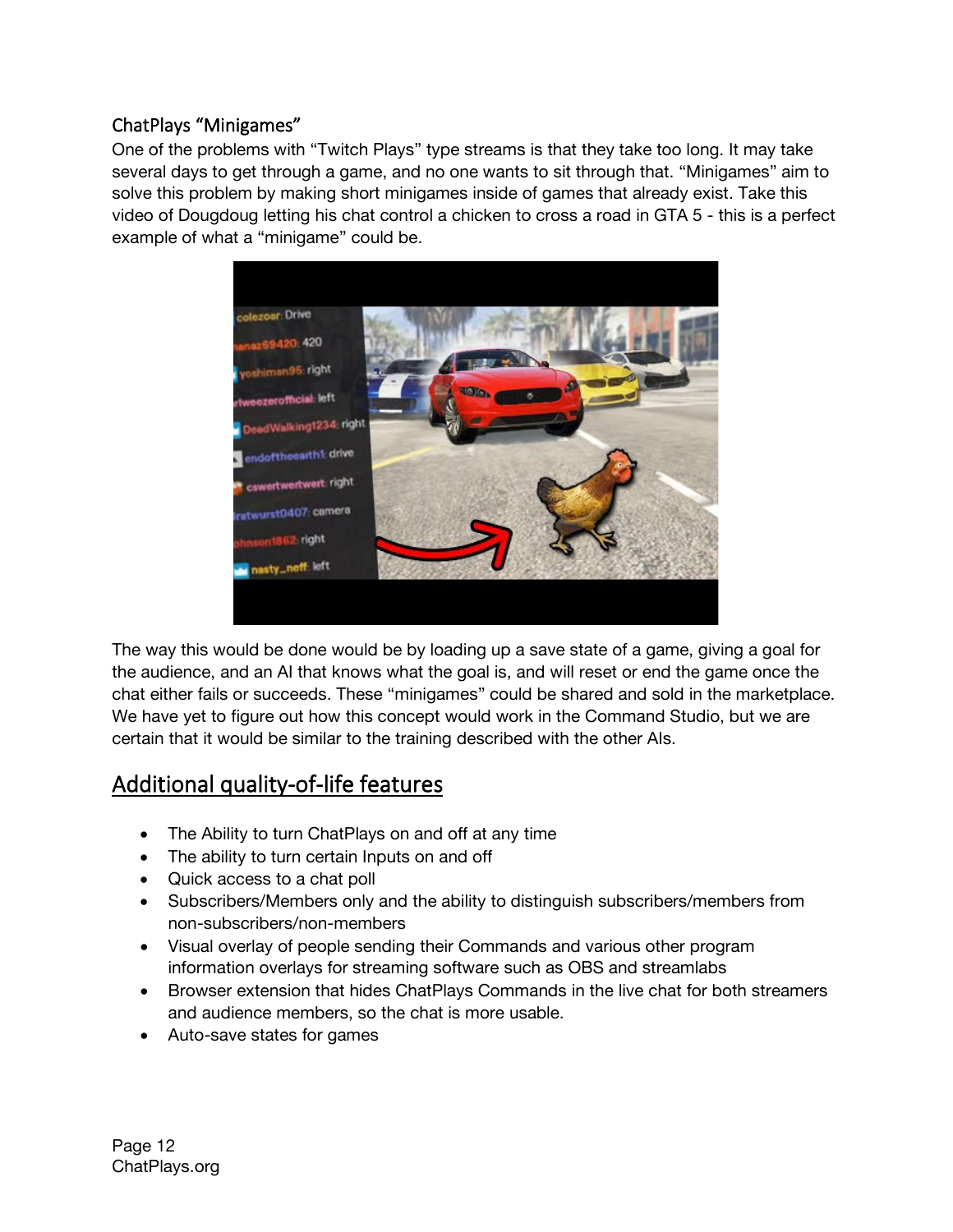# How will users in the live chat know which Commands are available?

### Quick Copy and Paste

The easiest way to let the audience know what Commands are available to use would be to allow the user to click a button that copies all available Commands that includes descriptions and paste it wherever they would like. Whether that be the Bio of their channel, a chatbot command like those used with the nightbot chatbot, etc.

### Chatbot

A chatbot that connects to the ChatPlays program linked to the user's channel that sends usable Commands when someone types out something like "!commands"

#### A Personal Link for each user

Each user of ChatPlays has a link that they can give their followers so they can see the Command Sets they are using, along with descriptions of what they do, and the ability to see which ones are on/off in real time.

# Recent Use Cases and testimonials of people who made "Twitch Plays"

There have already been several popular live streamers who have made their own "Twitch Plays"-like video content and have been rewarded with thousands or millions of views.

#### Dougdoug

Dougdoug is at the top of the list. He's made many videos and has made chat playing on the live stream a large part of his shtick. He is, however, a professional programmer.

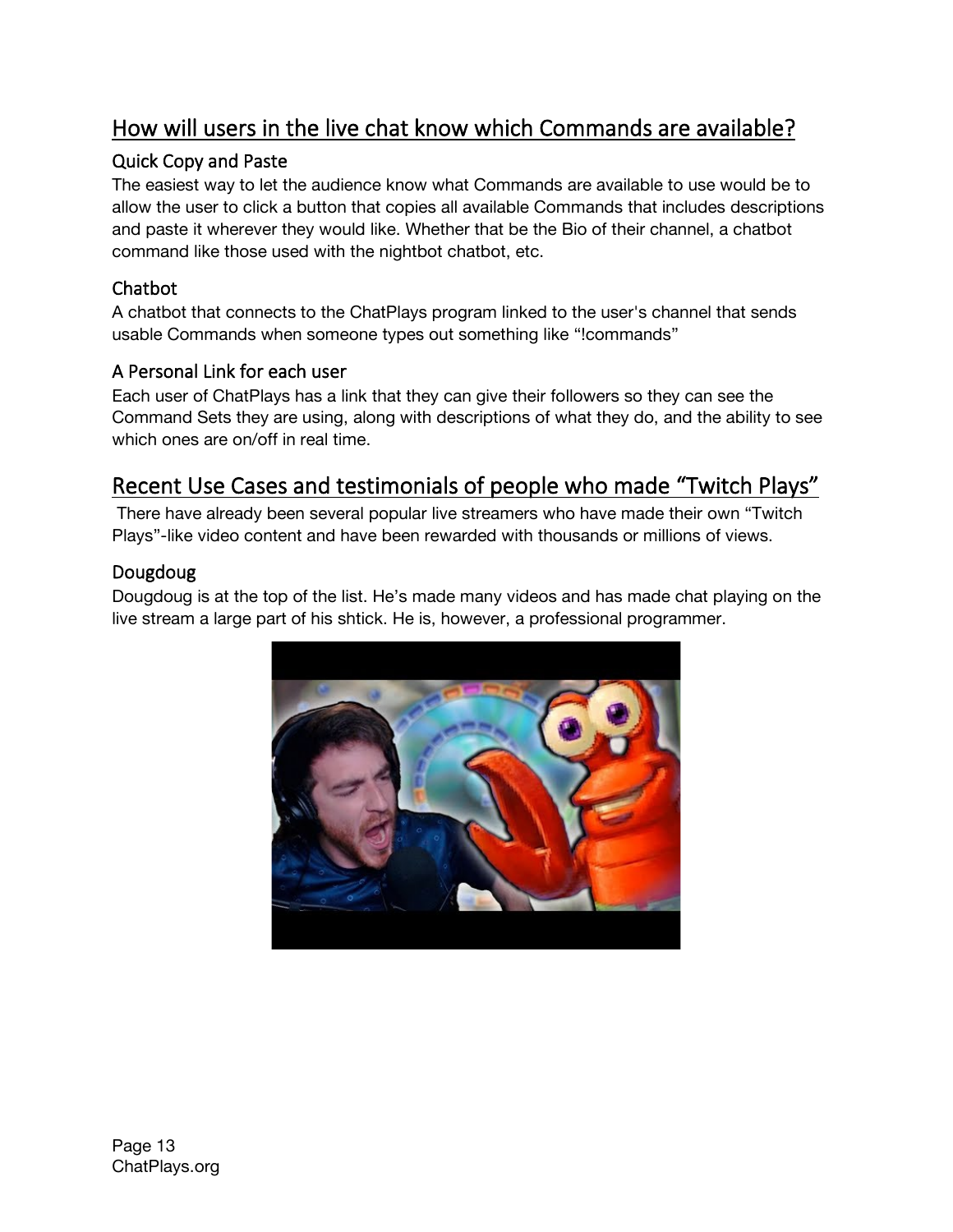#### Mizkif

Mizkif is another recent one that comes to mind. He's one of the most popular streamers on Twitch, and he isn't a professional programmer, but there's no doubt that he got help from some developers to pull of his "Twitch Plays" streams.



Mizkif has praised this type of "Twitch Plays" content on his twitter after having a run of Pokémon FireRed on his channel while he was on vacation in December 2020.



Replying to @REALMizkif

This is why I did this, because I think when a group of people come together for something it feels amazing when its accomplished